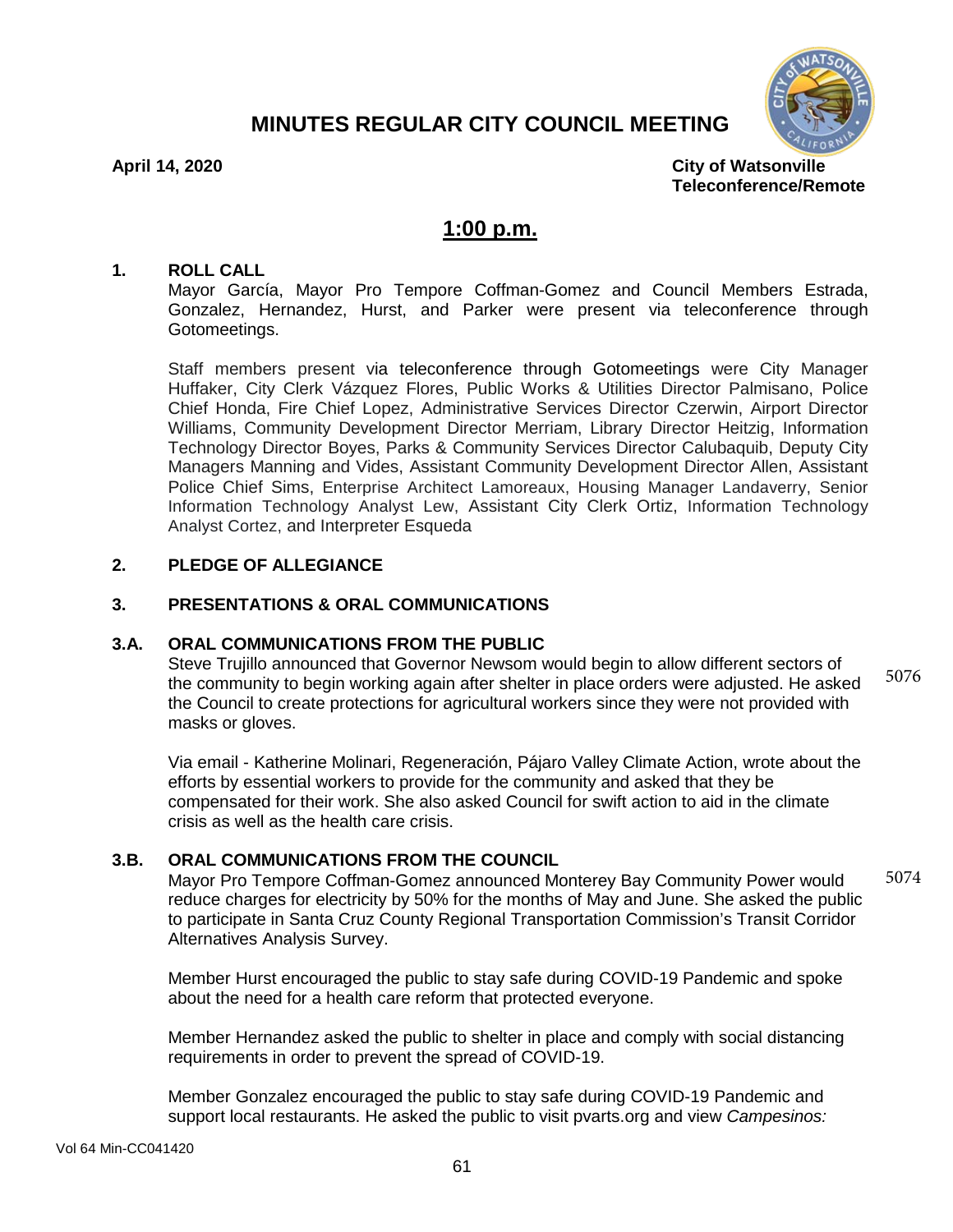*Workers of the Land; Virtual Tour.* He stated Community Action Board was offering a variety of services and encouraged the public to reach out. 5074

> Member Parker thanked members of the community and Project Elderly Care for helping those in need. She commended teachers for their efforts in continuing their lessons virtually.

> Member Estrada thanked several organizations and members of the community for their efforts to support the community during the COVID-19 Pandemic. He commended teachers for their efforts in continuing their lessons virtually and congratulated school graduates. He asked the public to participate in Regeneración, Pájaro Valley Climate Action's efforts to commit

> Mayor García thanked those following shelter in place and social distancing requirements. She spoke about the success the City and County had in preventing spread of COVID-19. She announced the City would continue working on the Climate Action Plan despite COVID-19 challenges.

### **4. REPORTS TO COUNCIL—No Action Required**

#### **4.A. COVID-19 ESSENTIAL SERVICES UPDATE**

#### **1) Staff Report**

The report was given by City Manager Huffaker.

Dan Brothman, CEO at Halsen Healthcare, gave an update on preparations Watsonville Community Hospital made to combat COVID-19.

#### **2) City Council Clarifying & Technical Questions**

Mr. Brothman answered questions from Member Coffman-Gomez regarding collaboration with Salud para la Gente and the County to combat COVID-19.

In answering Member Hernandez, Mr. Brothman stated Watsonville Community Hospital was well supplied and spoke about COVID-19 testing offered within the County.

Mr. Brothman, in answering Member Gonzalez, spoke about efforts to serve the public and continue providing the various medical services offered.

In answering Mayor García, Mr. Brothman stated Watsonville Community Hospital was ready to offer alternative care facilities.

City Manager Huffaker, in answering Member Hurst, spoke about FEMA reimbursement as a result of COVID-19.

In answering Member Parker, City Manager Huffaker spoke about City events that were canceled due to the shelter in place order.

City Manager Huffaker, in answering Member Estrada, spoke about challenges business faced in applying for the Paycheck Protection Program (PPP).

In answering Member Coffman-Gomez, City Manager Huffaker stated fireworks sales were not considered essential and would not be allowed this year.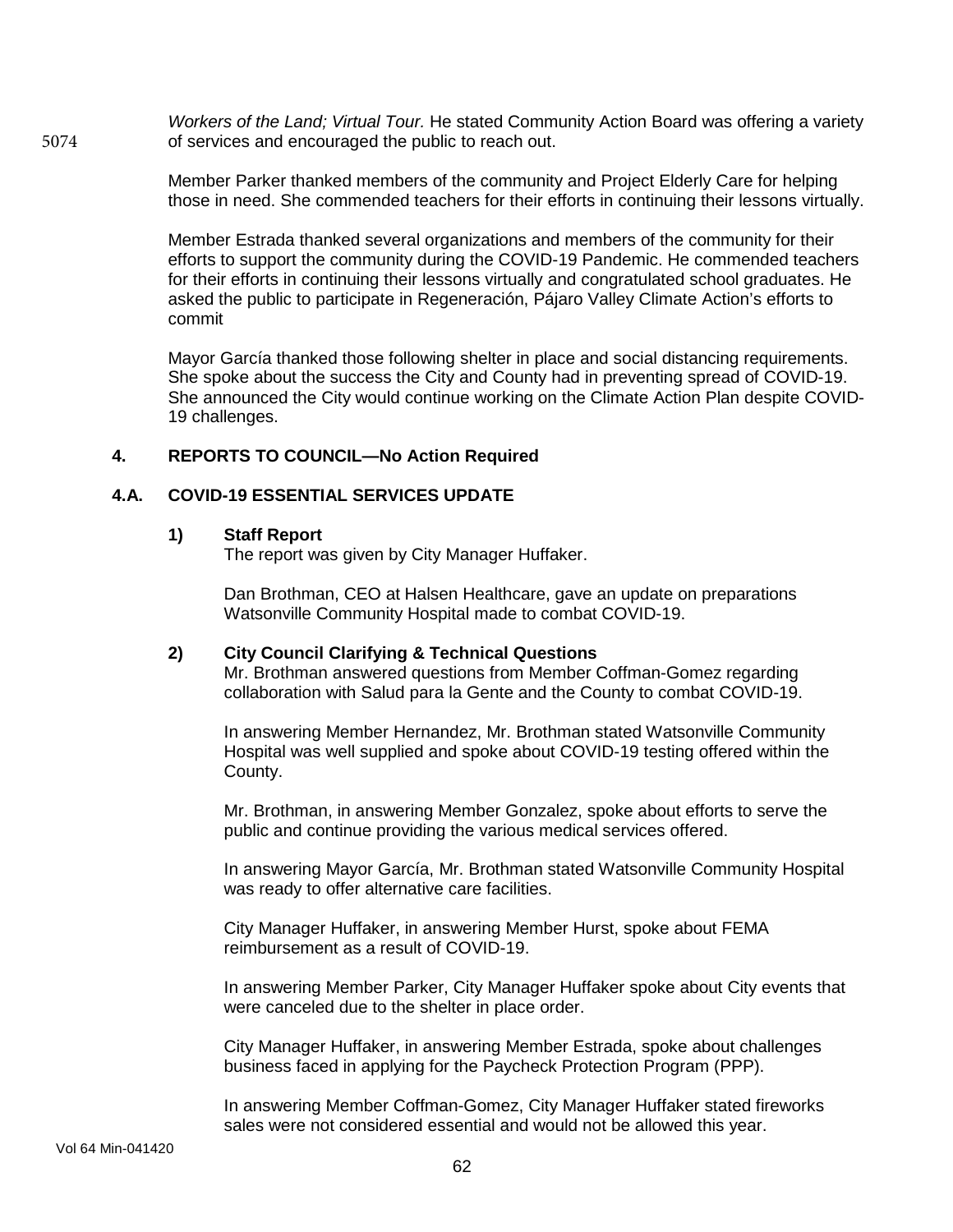City Manager Huffaker, in answering Member Gonzalez, spoke about funding available to residents through the Community Development Block Grant (CDBG).

In answering Mayor García, City Manager Huffaker spoke about adjustments to the budget as a result of cancelled City events and programs. City Manager Huffaker added that COVID-19 restrictions would be relaxed in order to allow certain workforce/activities to resume.

#### **3) Public Input**

In answering Steve Trujillo, City Manager Huffaker stated community events would not be allowed until COVID-19 restrictions were lifted.

4924

## **4.B. FINANCE STATUS REPORT**

#### **1) Staff Report**

The report was given by Administrative Services Director Czerwin.

#### **2) City Council Clarifying & Technical Questions**

City Manager Huffaker and Administrative Services Director Czerwin answered questions from Mayor Pro Tempore Coffman-Gomez regarding the hotel development on Lee Road, effects COVID-19 had on Transient Occupancy Tax revenues, delays in projects, continuation of City services for housing developments, continuation of funding for social service providers, effects low revenues would have on projects, and lobbying efforts for direct funding to cities from the Federal Government.

Member Hurst spoke about the importance of planning for a recession and retaining qualified staff.

Administrative Services Director Czerwin answered questions from Member Estrada about the City's financial situation as well as planning for a potential downturn of the economy.

Member Hernandez spoke about financial challenges the City would face as a result of COVID-19 and lack of ability to complete census counts. City Manager Huffaker spoke about potential funding for local government through The Coronavirus Aid, Relief, and Economic Security (CARES) Act.

In answering Member Estrada, City Manager Huffaker stated the deadline for responding to the Census had been extended.

City Manager Huffaker answered questions from Member Gonzalez regarding potential deferral of sales tax Statewide and its effects on municipalities.

Administrative Services Director Czerwin answered questions from Mayor García regarding postponement of planned utility rate increases and planned reporting to Council based on financial challenges.

### **3) Public Input (None)**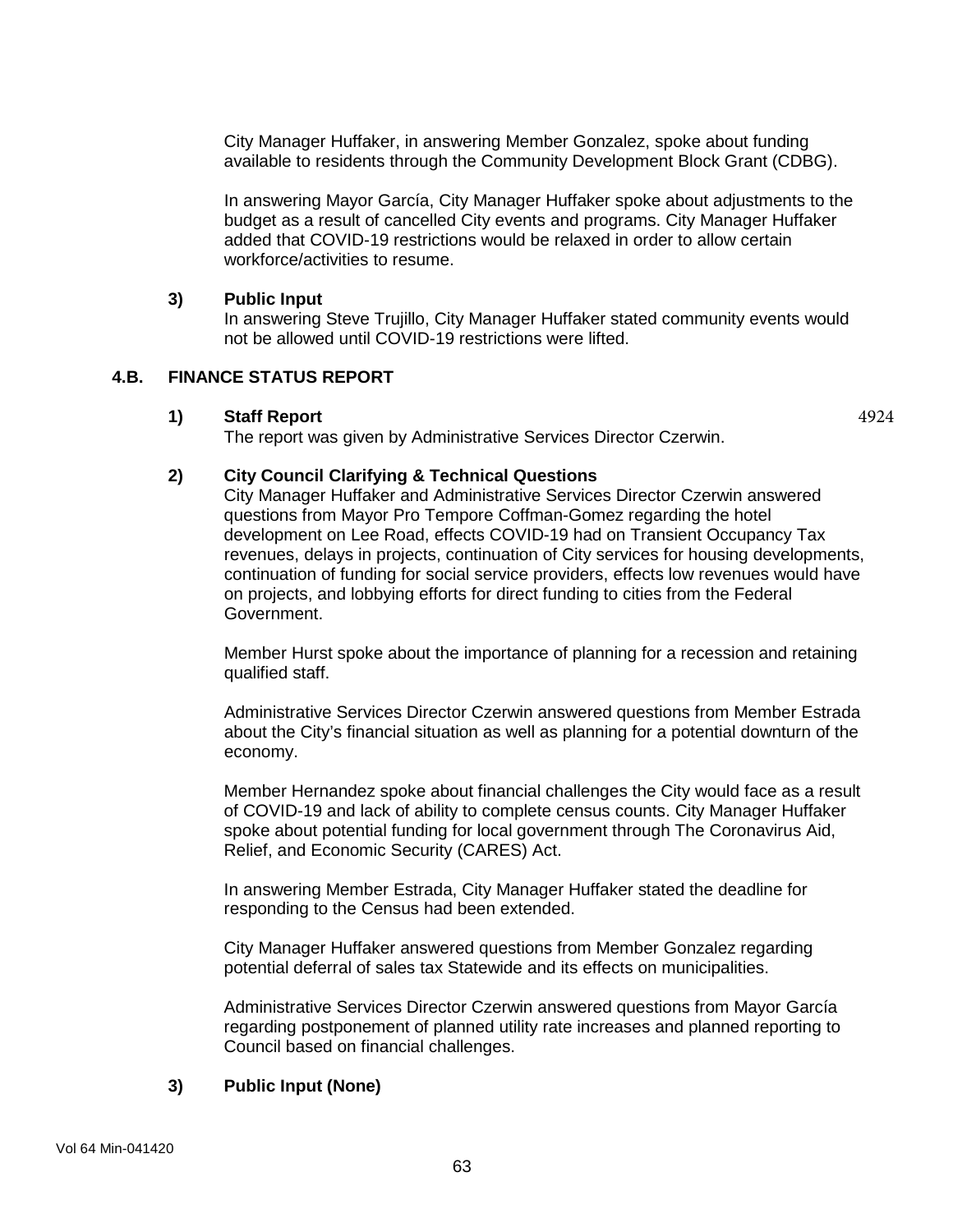## **4.C. PRESENTATION OF 2019 HOUSING ELEMENT ANNUAL REPORT**

#### **1) Staff Report**

5016

The report was given by Housing Manager Landaverry.

#### **2) City Council Clarifying & Technical Questions**

Community Development Director Merriam and Housing Manager Landaverry answered questions from Mayor Pro tempore Coffman-Gomez regarding the housing project at 547 Airport, the status of the accessory dwelling unit ordinance, and fulfillment of the Regional Housing Need Allocation.

Community Development Director Merriam answered questions from Mayor García regarding transfer of property at 1482 Freedom Boulevard and increase of applications for accessory dwelling units.

In answering Member Estrada and Mayor García, Community Development Director Merriam stated Hillcrest Estates had halted activities and was for sale.

#### **3) Public Input (None)**

**4) MOTION**: It was moved by Member Gonzalez, seconded by Member Parker and carried by the following vote to accept the 2019 Housing Annual Report:

| AYES:            |                           | MEMBERS: Coffman-Gomez, Estrada, Gonzalez, Hernandez,<br>Hurst, Parker, García |  |  |
|------------------|---------------------------|--------------------------------------------------------------------------------|--|--|
| NOES:<br>ABSENT: | MEMBERS:<br>MEMBERS: None | - None                                                                         |  |  |

#### **5. CONSENT AGENDA**

#### **Public Input on any Consent Agenda Item (None)**

Members Hernandez, Estrada and Hurst thanked those who supported and voted in favor of Measure Y.

Member Hurst spoke about costs associated with Item 5.G.

Member Gonzalez spoke in support of Item 5.C.

In answering Mayor García, Public Works & Utilities Director Palmisano stated a mural on Lincoln Street could not be funded by Item 5.C.

Mayor Pro Tempore Coffman-Gomez stated she was awaiting responses from staff on Consent Agenda Items.

**MOTION:** It was moved by Member Hernandez, seconded by Member Estrada and carried by the following vote to approve the Consent Agenda: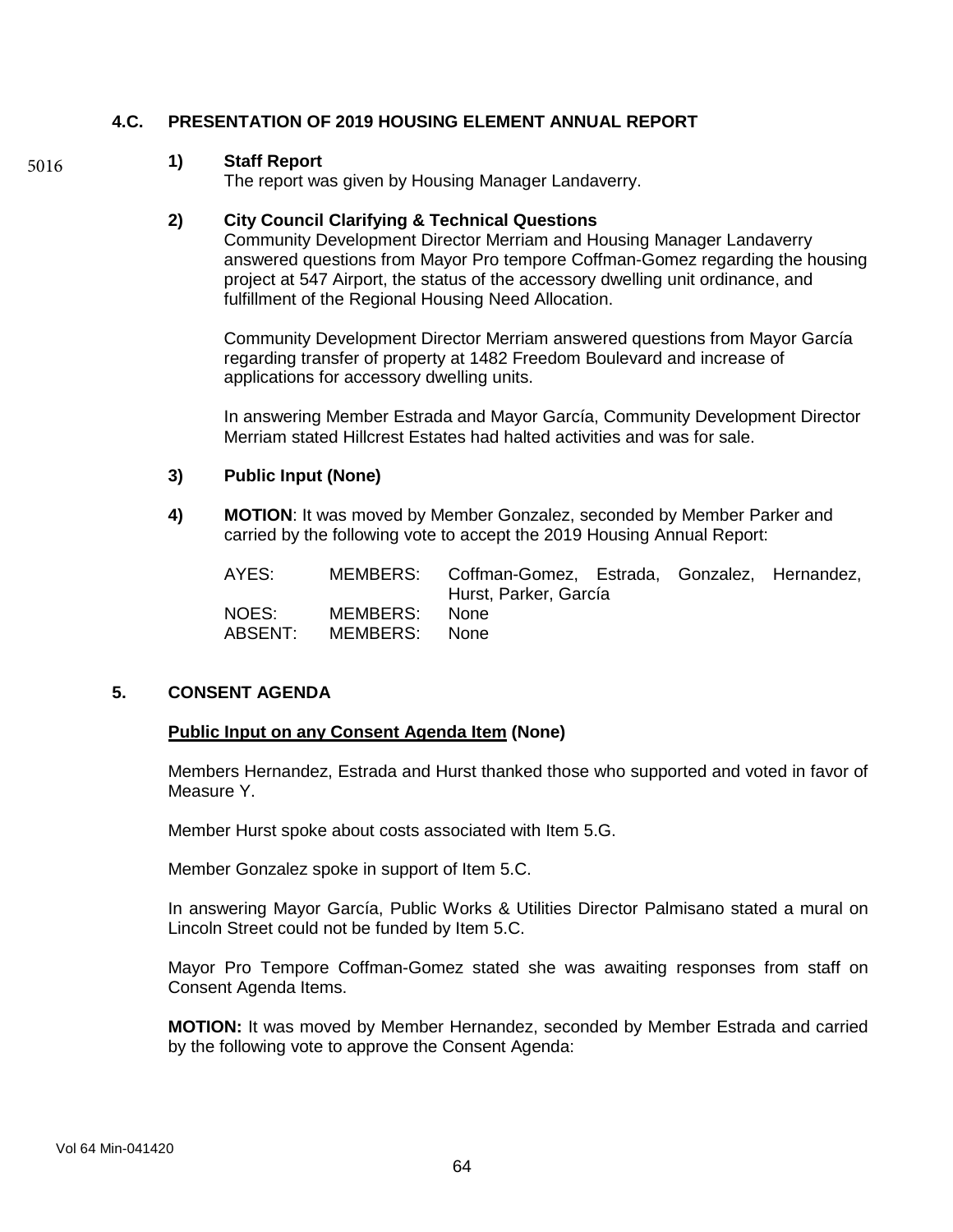AYES: MEMBERS: Coffman-Gomez, Estrada, Gonzalez, Hernandez, Hurst, Parker, García<br>None NOES: MEMBERS: ABSENT: MEMBERS: None

- **5**.**A. MOTION APPROVING MINUTES OF MARCH 9, 10, 20, & 23, 2020**
- **5.B. MOTION ACCEPTING WRITTEN REPORTS FROM CITY COUNCIL MEMBERS REGARDING CONFERENCE ATTENDANCE - AS REQUIRED BY AB 1234 -- 2020 YOSEMITE POLICYMAKERS CONFERENCE (MARCH 5-8, 2020, YOSEMITE NATIONAL PARK, CA.) (MAYOR PRO TEMPORE COFFMAN-GOMEZ)**  5375
- **5.C. LINCOLN STREET SAFETY IMPROVEMENTS, PROJECT NO. ST-20-03 (ATPSB1L-5031** 4907 **(032)) & ACCEPTING \$533,000 IN ACTIVE TRANSPORTATION PROGRAM (ATP) GRANT FUNDING** 
	- **1) RESOLUTION NO. 39-20 (CM): RESOLUTION APPROVING PLANS & SPECIFICATIONS & CALLING FOR BIDS FOR THE LINCOLN STREET SAFETY IMPROVEMENTS (ESTIMATED COST \$575,000: \$433,000 WILL BE FUNDED FROM THE ACTIVE TRANSPORTATION PROGRAM CYCLE 3 GRANT AND \$142,000 IN GAS TAX FUNDS)** 4907
	- **2) RESOLUTION NO. 40-20 (CM): RESOLUTION ACCEPTING \$533,000 ACTIVE TRANSPORTATION PROGRAM (ATP) GRANT FROM STATE OF CALIFORNIA, DEPARTMENT OF TRANSPORTATION (CALTRANS) FOR THE LINCOLN STREET SAFETY IMPROVEMENTS; & APPROPRIATING SUCH FUNDS TO THE GRANTS BUDGET** 5485
- **5.D. RESOLUTION NO. 41-20 (CM): RESOLUTION APPROVING FIRST AMENDMENT TO CONTRACT WITH CSG CONSULTANTS, INC., FOR BUILDING CONSTRUCTION & FIRE PLAN REVIEW & FIELD INSPECTION SERVICES, IN AN AMOUNT NOT TO EXCEED \$75,000, FOR THE REMAINDER OF FY2019/2020**  5816
- **5. E. RESOLUTION NO. 42-20 (CM): RESOLUTION APPROVING CONTRACT AMENDMENT #3 WITH RINCON CONSULTANTS, INC. FOR PRECONSTRUCTION COMPLIANCE AND CONSTRUCTION MONITORING SERVICES FOR THE RAIL TRAIL PROJECT IN AN AMOUNT NOT TO EXCEED \$89,897**  5807
- **5.F. RESOLUTION NO. 43-20 (CM): RESOLUTION APPROVING CONTRACT WITH BOWMAN & WILLIAMS FOR DESIGN SERVICES FOR THE LAKE AVENUE UNDERGROUNDING PROJECT, IN AN AMOUNT NOT TO EXCEED \$113,000 & AUTHORIZING BUDGET APPROPRATION OF \$50,000 FROM UNDERGROUND UTILITY IN-LIEU FEES**  5807 5252
- **5.G. CONTRACT WITH MONTEREY REGIONAL WASTE MANAGEMENT DISTRICT (MRWMD) FOR PROCESSING, DISPOSAL, & RECYLCING SERVICES**  4888 5522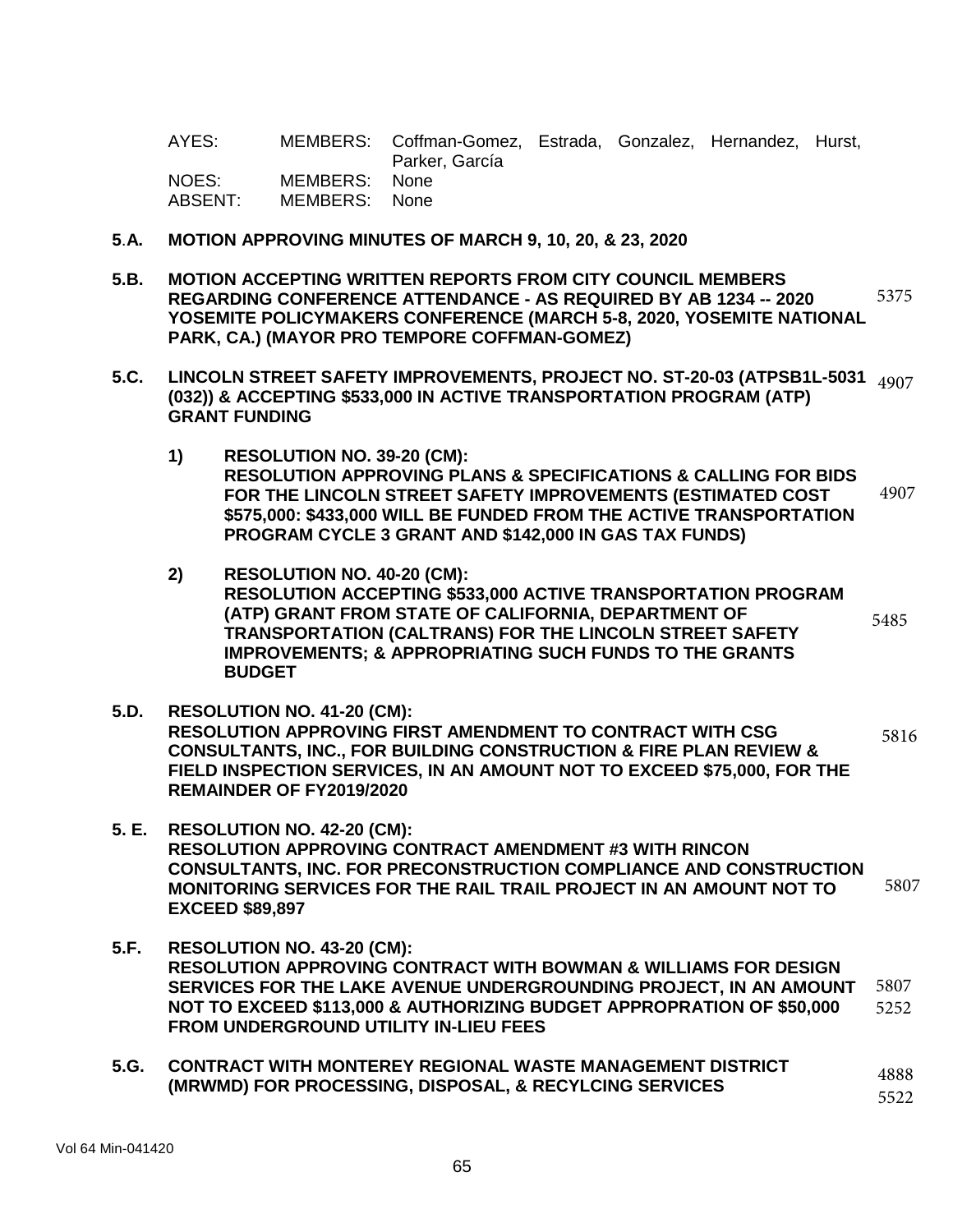- **1) RESOLUTION NO. 44-20 (CM): RESOLUTION APPROPRIATING \$350,000 IN FY 2019-2020 FROM SOLID WASTE ENTERPRISE FUND TO PAY FOR DISPOSAL OF MUNICIPAL WASTE, FOOD WASTE, RECYCLABLES PROCESSING, & DISPOSAL SERVICES 2) RESOLUTION NO. 45-20 (CM): RESOLUTION APPROVING RECYCLING WITH MONTEREY REGIONAL WASTE MANAGEMENT DISTRICT FOR PROCESSING OF THE CITY'S RECYCLABLE MATERIALS, IN AN APPROXIMATE AMOUNT OF \$260,000 PER YEAR BASED ON THE CITY'S ANNUAL RECYCLING TONNAGE & A RATE OF \$47.44 PER TON, FUNDED FROM THE SOLID WASTE ENTERPRISE FUND 5.H. RESOLUTION NO. 46-20 (CM): RESOLUTION AUTHORIZING SUBMITTAL OF APPLICATION FOR FUNDING OF**  4888 5522 5522
- **\$894,476.80 FROM THE URBAN & COMMUNITY FORESTRY GRANT PROGRAM OF CALIFORNIA DEPARTMENT OF FORESTRY & FIRE PROTECTION AS PROVIDED THROUGH THE GREENHOUSE GAS REDUCTION FUND FOR THE WATSONVILLE COMMUNITY FOREST GRANT PROJECT**  5485
- **5.I. RESOLUTION NO. 47-20 (CM): RESOLUTION ADOPTING OCTOBER 2019 PÁJARO RIVER WATERSHED INTEGRATED REGIONAL WATER MANAGEMENT (IRWM) PLAN**  4848
- **5.J. RESOLUTION NO. 48-20 (CM): RESOLUTION CONFIRMING AND APPROVING THE CANVASS OF RETURNS AND RESULT OF SPECIAL MUNICIPAL ELECTION HELD ON MARCH 3, 2020, ON WHETHER TO RENEW EXISTING ONE-HALF OF ONE PERCENT SALES TAX FOR PUBLIC SAFETY BY AMENDING ARTICLE 11 (TRANSACTIONS AND USE TAX: PUBLIC SAFETY SALES TAX MEASURE) OF CHAPTER 6 (TAXATION) OF TITLE 3 (FINANCE) OF THE WATSONVILLE MUNICIPAL CODE** 5560 5794
	- **6. ITEMS REMOVED FROM CONSENT AGENDA (None)**
	- **7. PUBLIC HEARINGS, ORDINANCES, & APPEALS**
	- **7.A. CONSIDERATION OF ORDINANCE INTRODUCTION REPLACING TITLE 3 CHAPTER 5 OF THE WATSONVILLE MUNICIPAL CODE ENTITLED PURCHASING PROCEDURE**
		- **1) Staff Report**
			- The report was given by Administrative Services Director Czerwin.

### **2) City Council Clarifying & Technical Questions**

In answering Member Hurst, Administrative Services Director Czerwin explained the process for making purchases and reasons for recommending a lower amount for need of a purchase order.

### **3) Public Hearing**

Mayor García opened the public hearing.

After checking if anyone in the teleconference wanted to speak, Mayor García closed the public hearing.

5056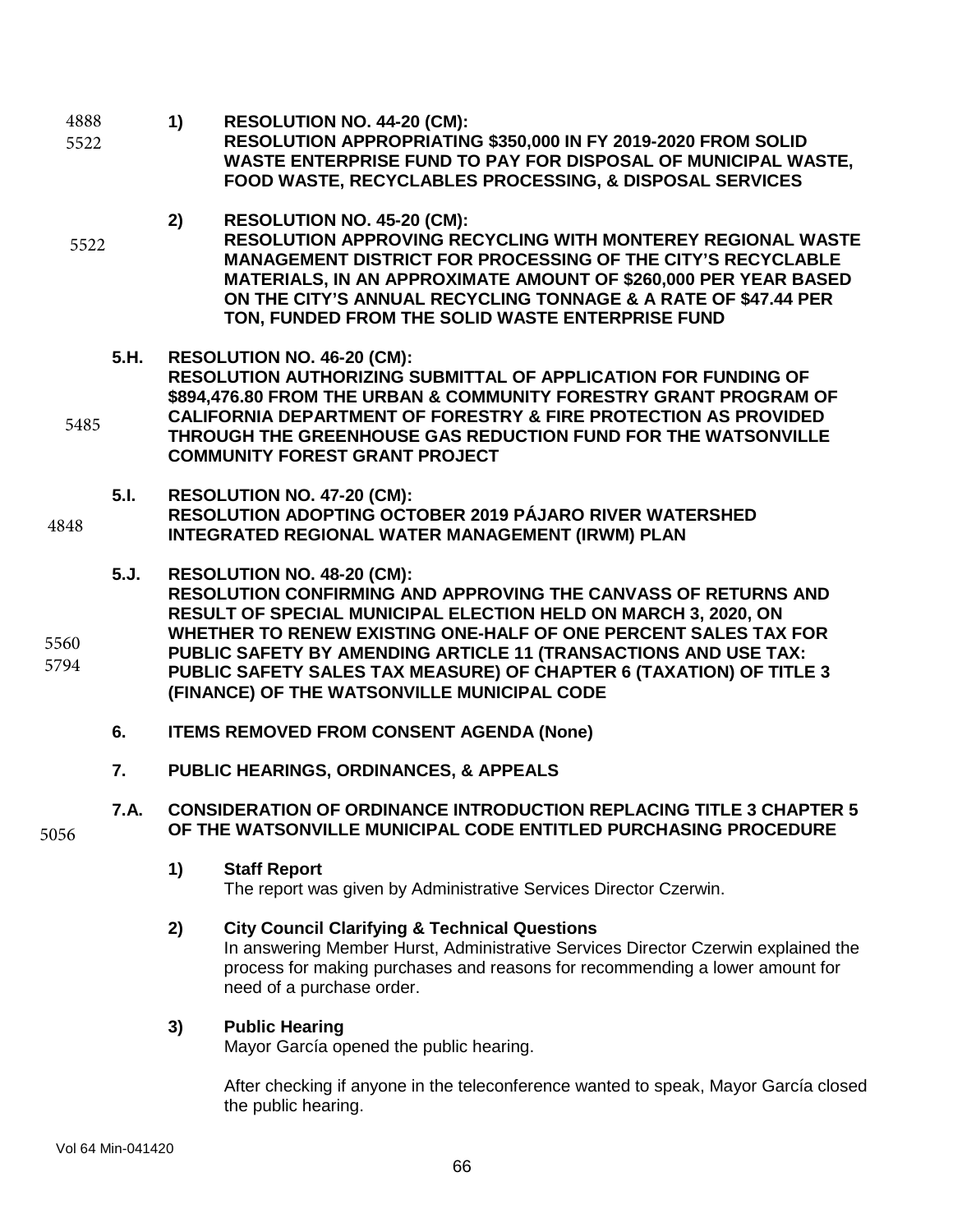**4) MOTION**: It was moved by Member Hurst, seconded by Member Gonzalez and carried by the following vote to introduce the following ordinance:

#### **ORDINANCE INTRODUCTION REPEALING EXISTING CHAPTER 5 (PURCHASING PROCEDURES) OF TITLE 3 (FINANCE) IN ITS ENTIRETY & ADDING A NEW CHAPTER 5 ENTITLED (PURCHASING PROCEDURES) OF TITLE 3 (FINANCE) OF WATSONVILLE MUNICIPAL CODE** 5056

| AYES:            |                           | MEMBERS: Coffman-Gomez, Estrada, Gonzalez, Hernandez,<br>Hurst, Parker, García |  |  |
|------------------|---------------------------|--------------------------------------------------------------------------------|--|--|
| NOES:<br>ABSENT: | MEMBERS:<br>MEMBERS: None | None                                                                           |  |  |

**5) City Council Deliberation on Motion (None)**

#### **8. NEW BUSINESS**

**8.A. CONSIDERATION OF COMPREHENSIVE ANNUAL FINANCIAL REPORT & MEASURE G & AIRPORT AUDIT REPORTS FOR FISCAL YEAR ENDED 2018/19, IMPACT FEES REPORT FOR FISCAL YEAR ENDED 2018/19, & RESOLUTIONS ADOPTING DEPOSIT INTO THE EMERGENCY RESERVE & ADVANCE PAYABLES SCHEDULE**

#### 4924

#### **1) Staff Report**

The report was given by Administrative Services Director Czerwin.

#### **2) City Council Clarifying & Technical Questions**

In answering Mayor Pro Tempore Coffman-Gomez, Administrative Services Director Czerwin spoke about required reserves for Measure Y and reasons for not refinancing inter-fund loans.

Member Hurst asked Administrative Services Director Czerwin to give historical background to reasons the Airport had a negative balance.

In answering Member Gonzalez, Administrative Services Director Czerwin spoke about increases to cannabis tax revenues.

In answering Mayor García, Administrative Services Director Czerwin spoke about reserves and capital needs at the Watsonville Municipal Airport.

#### **3) Public Input (None)**

**4) MOTION**: It was moved by Member Hernandez, seconded by Member Parker and carried by the following vote to approve the items 8.A.4.a) through 8.A.4.f):

| AYES:   |          | MEMBERS: Coffman-Gomez, Estrada, Gonzalez, Hernandez,<br>Hurst, Parker, García |
|---------|----------|--------------------------------------------------------------------------------|
| NOES:   | MEMBERS: | <b>None</b>                                                                    |
| ABSENT: | MEMBERS: | None.                                                                          |

#### **a) MOTION ACCEPTING CITY'S COMPREHENSIVE FINANCIAL REPORT (CAFR) FOR FY 2018-19**